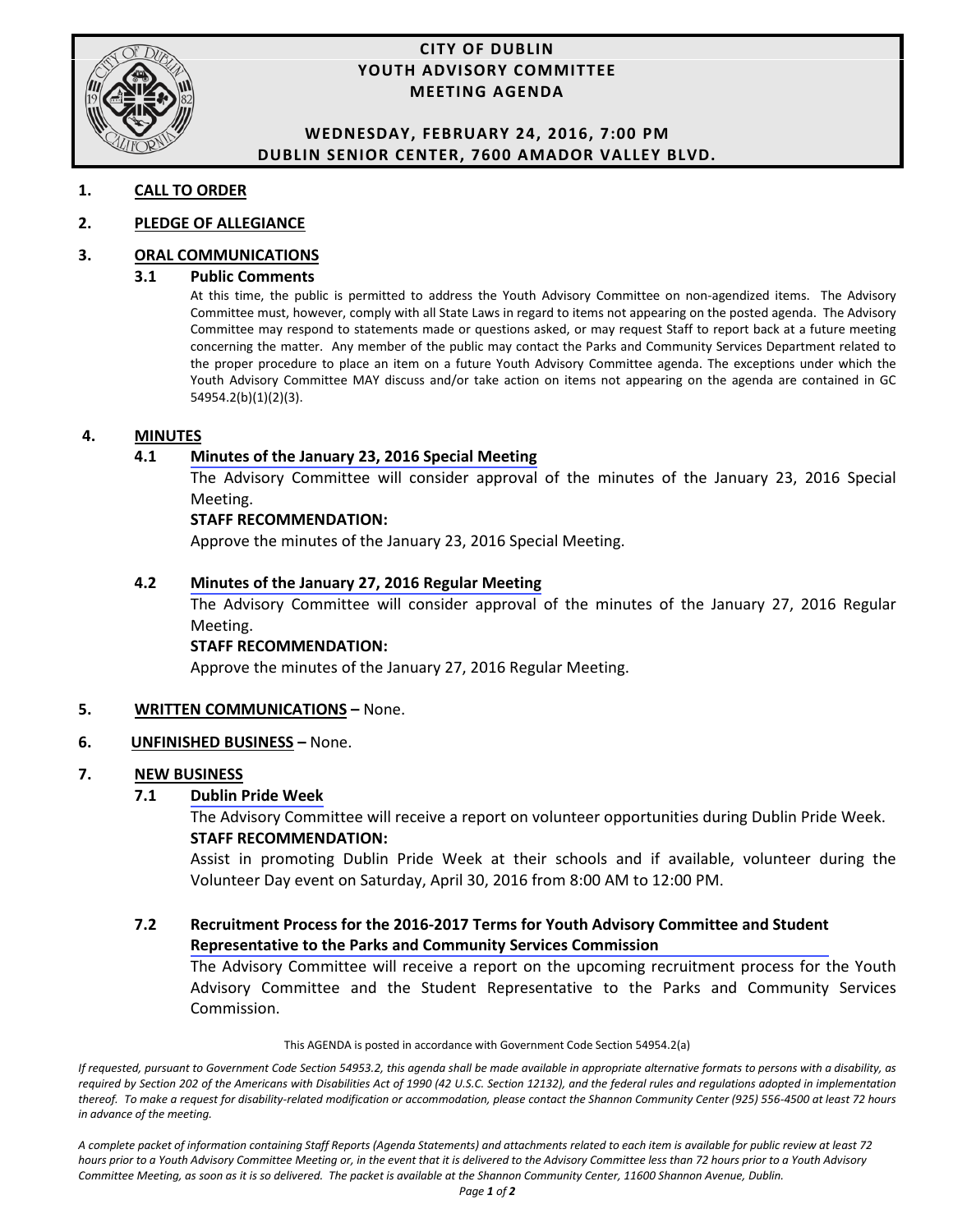#### **STAFF RECOMMENDATION:**

Staff recommends current Advisory Committee Members consider applying and encourage other youth to apply.

**8. OTHER BUSINESS** – Brief Informational Only Reports from Commissioners and/or Staff, including Reports by Commission related to Meetings Attended at City Expense (AB 1234).

#### **9. ADJOURNMENT**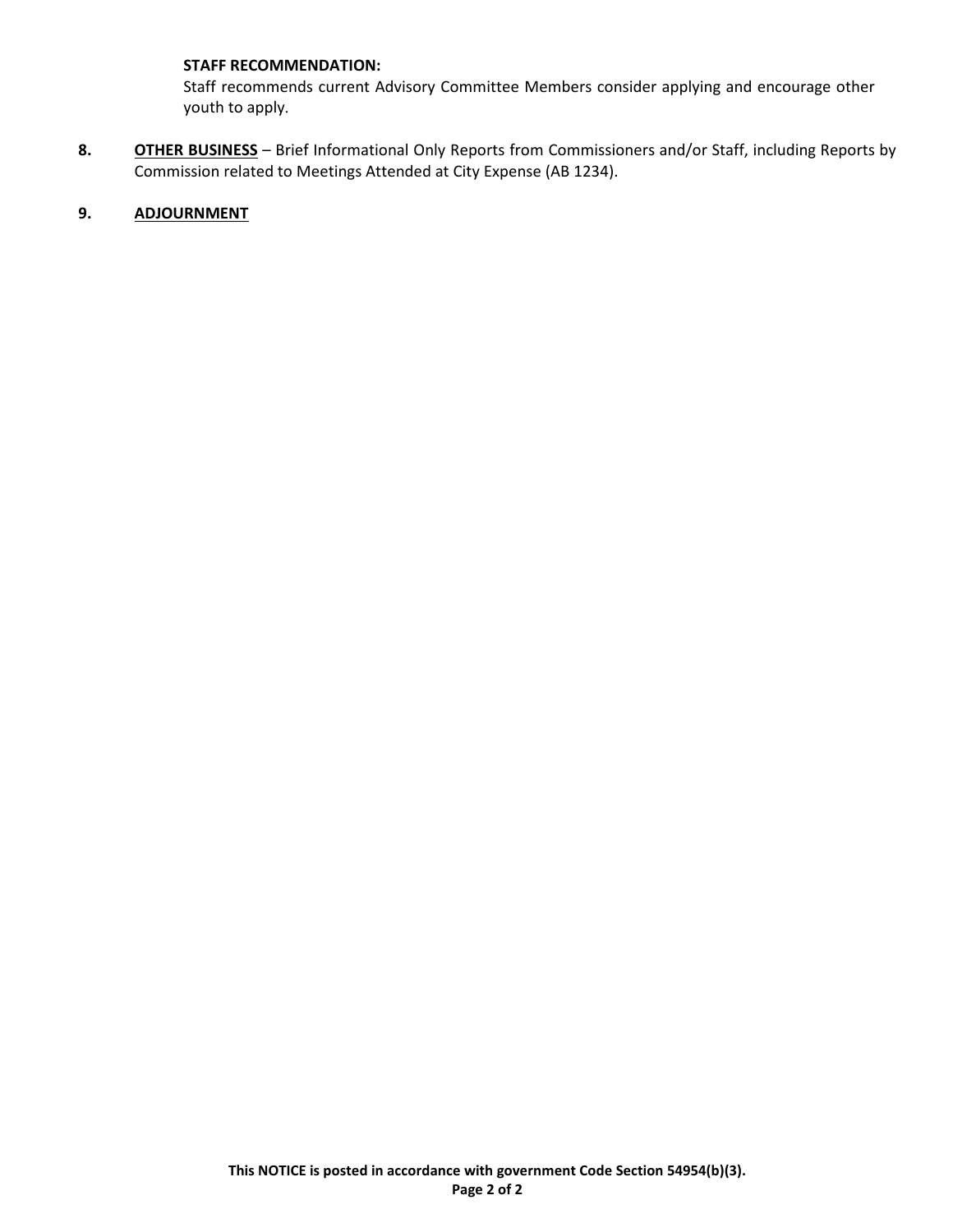<span id="page-2-0"></span>

| DATE:           | Wednesday, February 24, 2016                                                                                                 |
|-----------------|------------------------------------------------------------------------------------------------------------------------------|
| TO:             | Honorable Chair and Committee Members                                                                                        |
| <b>FROM:</b>    | Micki Cronin, Assistant Director of Parks and Community Micki Cronin<br>Services                                             |
| <b>SUBJECT:</b> | Minutes of the January 23, 2016 Special Meeting of the Youth Advisory Committee<br>By: Lisa McPherson, Recreation Supervisor |

# EXECUTIVE SUMMARY:

The Youth Advisory Committee will consider approval of the minutes of the January 23, 2016 Special Meeting of the Youth Advisory Committee.

# FINANCIAL IMPACT:

None.

# RECOMMENDATION:

Approve the minutes of the January 23, 2016 Special Meeting of the Youth Advisory Committee.

#### DESCRIPTION:

The Youth Advisory Committee will consider approval of the minutes of the January 23, 2016 Special Meeting of the Youth Advisory Committee.

# NOTICING REQUIREMENTS/PUBLIC OUTREACH:

None.

# ATTACHMENTS:

1. Draft Minutes of the January 23, 2016 Special Meeting of the Youth Advisory Committee.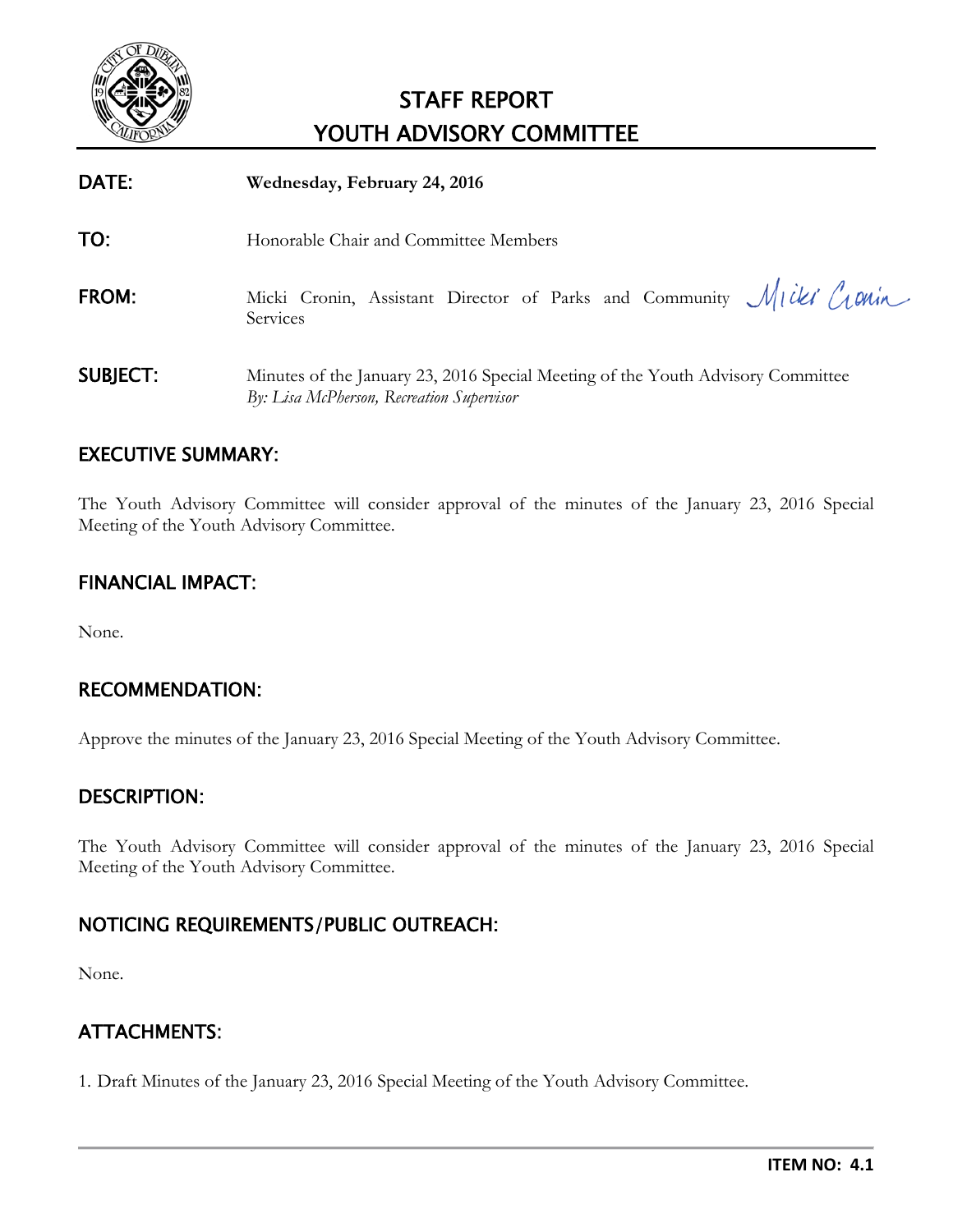

# **YOUTH ADVISORY COMMITTEE SPECIAL MEETING**

# **Tri-Valley Youth Advisory Committees Roundtable**

# *Draft Minutes*

#### **CITY OF DUBLIN**

January 23, 2016

**The January 23, 2016 Special Meeting of the Youth Advisory Committee for the Tri-Valley Youth Advisory Roundtable was called to order at 2:07 PM at the Dublin Senior Center by Dublin Youth Advisory Committee Chair Bedi.** 

#### **PLEDGE OF ALLEGIANCE**

Chair Bedi led the Pledge of Allegiance.

#### **ROLL CALL**

|                                  | Committee Members (CM) Present: Bedi, Nicki Butler, Nurudin, Rajikumar, Tran, Wong |
|----------------------------------|------------------------------------------------------------------------------------|
| <b>Committee Members Absent:</b> | Alini, Meghan Butler, Sophie Butler, Gole, Marquez, Nunez, Tomlinson, Won,         |
|                                  | Shah, Sher                                                                         |
| Liaison Absent:                  | Tabaracci, Parks and Community Services Commission Liaison                         |
| Staff Present:                   | Siu                                                                                |
| <b>Others Present:</b>           | Youth advisory committee members and staff from the cities of Danville and         |
|                                  | San Ramon                                                                          |

#### **ORAL COMMUNICATIONS**

**3.1 Public Comments** – None.

#### **APPROVAL OF MINUTES** – None.

**WRITTEN COMMUNICATIONS** – None.

**UNFINISHED BUSINESS** – None.

#### **NEW BUSINESS**

#### **7.1 Tri-Valley Youth Advisory Committee Roundtable**

Youth advisory committee members and staff from the cities of Danville, Dublin and San Ramon met at the Dublin Senior Center to share successes and challenges in their youth advisory committee roles. Committee members held a roundtable discussion on topics that included:

- How to encourage teens to get involved in their communities
- How to influence teens to not text while driving, and
- Tri-Valley fundraising event ideas.

Dublin Youth Advisory Committee members discussed ideas for raising funds for the Youth Fee Assistance Program and awarding grant funds to Dublin youth organizations through the Youth Mini Grant program.

San Ramon Youth Committee members discussed an idea for a "Teen Town Hall" meeting to provide a venue for teens to speak about issues affecting teens.

The attendees also discussed an interest in holding another roundtable meeting in the future.

#### **OTHER BUSINESS** – None.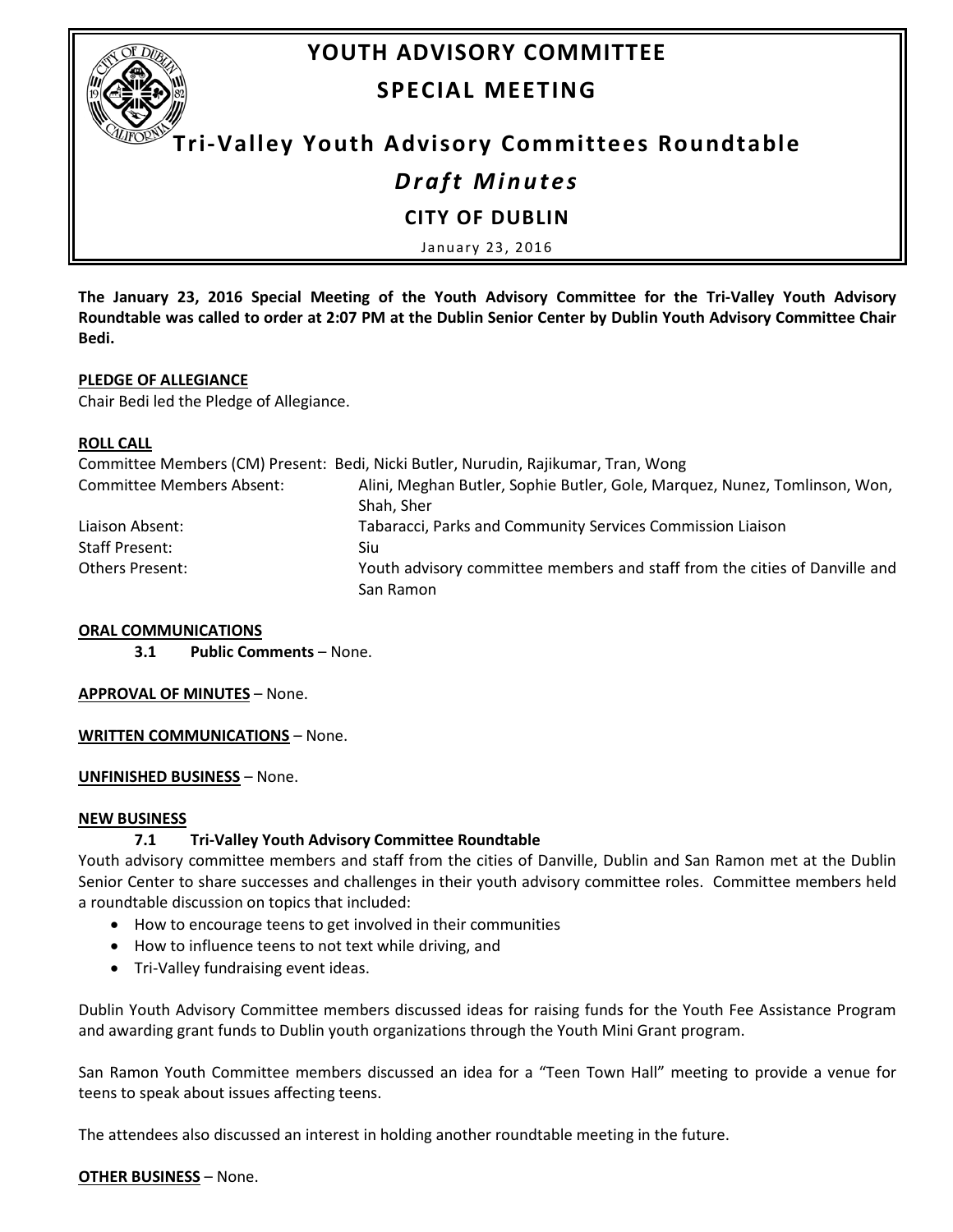YAC Draft Minutes – January 23, 2016 – Page **2** of **2** 

#### **ADJOURNMENT**

There being no further business the Roundtable adjourned at 3:50 PM.

Minutes prepared by Henry Siu, Recreation Coordinator

ATTEST: \_\_\_\_\_\_\_\_\_\_\_\_\_\_\_\_\_\_\_\_\_\_\_\_\_\_\_\_\_\_\_\_\_

Neil Bedi Chairperson

\_\_\_\_\_\_\_\_\_\_\_\_\_\_\_\_\_\_\_\_\_\_\_\_\_\_\_\_\_\_

Lisa McPherson Recreation Supervisor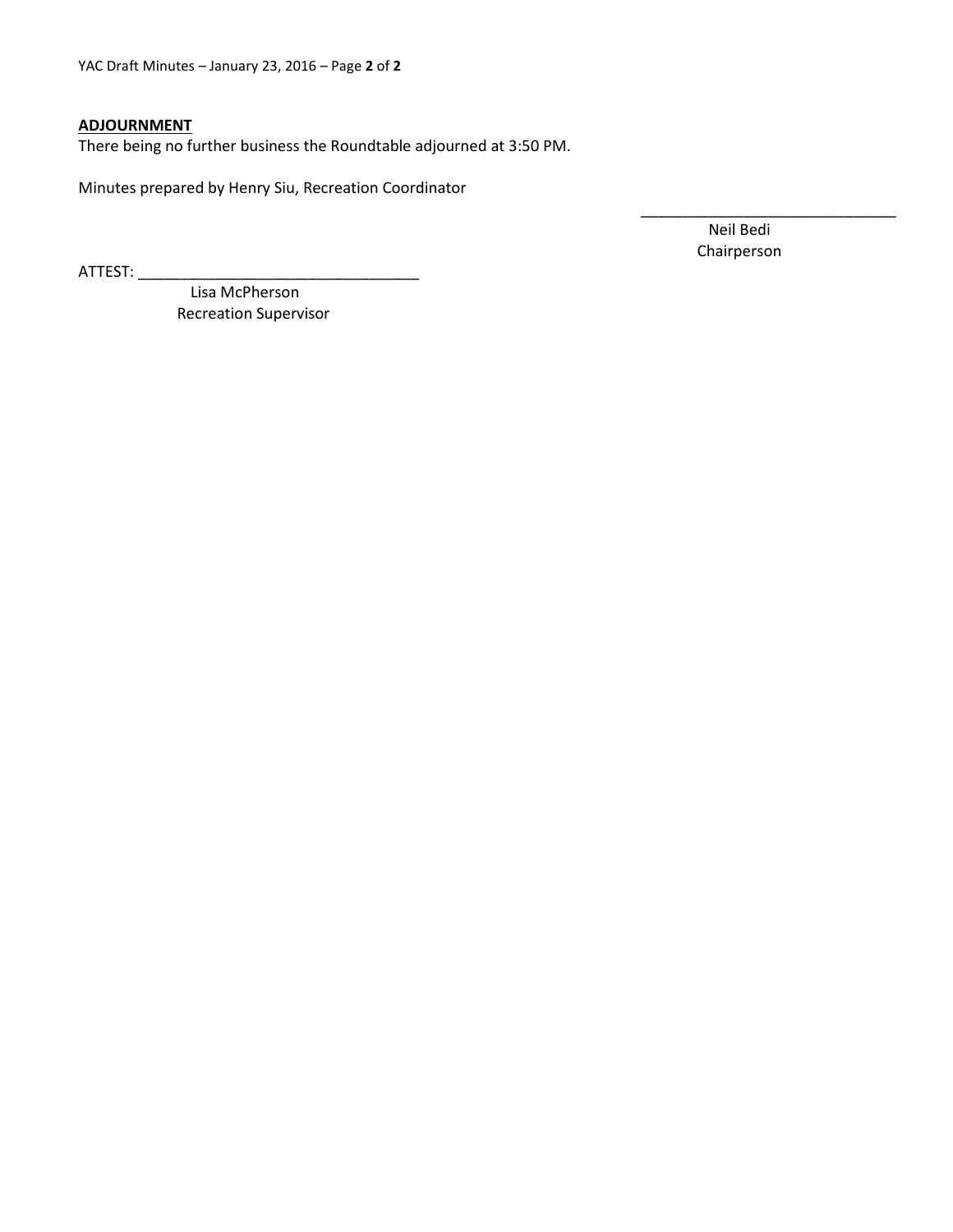<span id="page-5-0"></span>

| DATE:           | Wednesday, February 24, 2016                                                                                                 |
|-----------------|------------------------------------------------------------------------------------------------------------------------------|
| TO:             | Honorable Chair and Committee Members                                                                                        |
| FROM:           | Micki Cronin, Assistant Director of Parks and Community Micki Cronin<br>Services                                             |
| <b>SUBJECT:</b> | Minutes of the January 27, 2016 Regular Meeting of the Youth Advisory Committee<br>By: Lisa McPherson, Recreation Supervisor |

# EXECUTIVE SUMMARY:

The Youth Advisory Committee will consider approval of the minutes of the January 27, 2016 Regular Meeting of the Youth Advisory Committee.

# FINANCIAL IMPACT:

None.

# RECOMMENDATION:

Approve the minutes of the January 27, 2016 Regular Meeting of the Youth Advisory Committee.

#### DESCRIPTION:

The Youth Advisory Committee will consider approval of the minutes of the January 27, 2016 Regular Meeting of the Youth Advisory Committee.

# NOTICING REQUIREMENTS/PUBLIC OUTREACH:

None.

# ATTACHMENTS:

1. Draft Minutes of the January 27, 2016 Regular Meeting of the Youth Advisory Committee.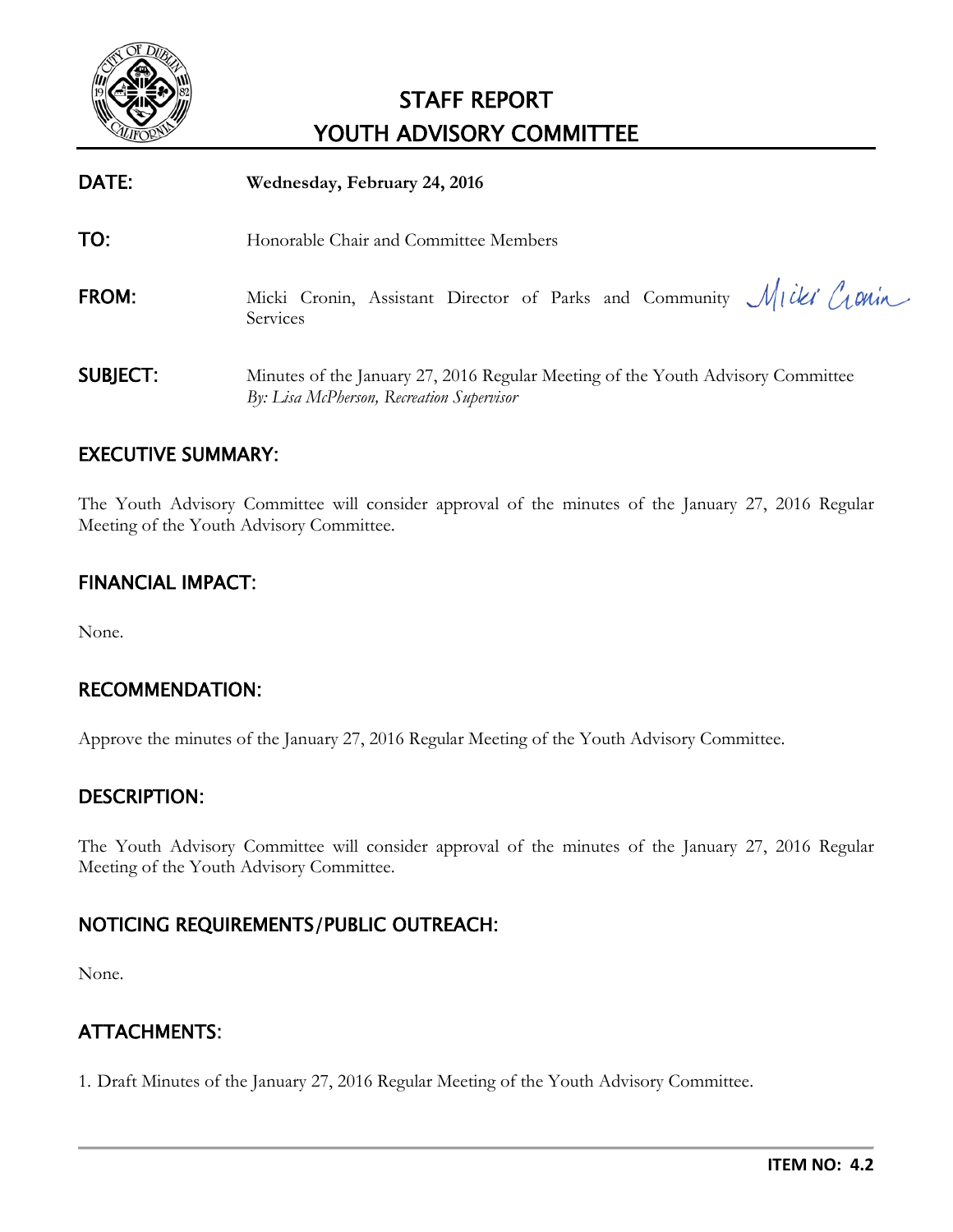

# **YOUTH ADVISORY COMMITTEE**

# **REGULAR MEETING**

*Draft Minutes*

 **CITY OF DUBLIN**

January 27, 2016

**The January 27, 2016 meeting of the Youth Advisory Committee was called to order 7:00 PM at the Dublin Senior Center by Chair Bedi.** 

#### **PLEDGE OF ALLEGIANCE**

Chair Bedi led the Pledge of Allegiance.

#### **ROLL CALL**

|                                  | Committee Members (CM) Present: Alini, Bedi, Meghan Butler, Nicki Butler, Sophie Butler, Gole, |
|----------------------------------|------------------------------------------------------------------------------------------------|
|                                  | Marquez, Nuruddin, Shah, Sher, Tomlinson, Won, Wong, Rajikumar,                                |
|                                  | Tran                                                                                           |
| <b>Committee Members Absent:</b> | <b>Nunez</b>                                                                                   |
| Liaison Present:                 | Tabaracci, Parks and Community Services Commission Liaison                                     |
| Staff Present:                   | McPherson, Dublin Police Officer Blaylock                                                      |

#### **ORAL COMMUNICATIONS**

**3.1 Public Comments** – None.

# **APPROVAL OF MINUTES**

# **4.1 Special Meeting December 9, 2015**

On a motion by Chair Bedi, seconded by CM Sher, and by a vote of 12-0-0, with CM Nunez absent, the Youth Advisory Committee voted to approve the minutes of the Special Meeting of December 9, 2015 as presented. Advisory Committee Members Meghan Butler, Gole and Tran were not present for the vote.

# **4.2 Special Meeting January 13, 2016**

On a motion by CM Nurudin, seconded by CM Rajikumar, and by a vote of 12-0-0, with CM Nunez absent, the Youth Advisory Committee voted to approve the minutes of the Special Meeting of January 13, 2016 as presented. Advisory Committee Members Meghan Butler, Gole and Tran were not present for the vote.

# **WRITTEN COMMUNICATIONS** – None.

# **UNFINISHED BUSINESS** – None.

# **NEW BUSINESS**

# **7.1 Youth Benefit Concert Subcommittee**

Ms. Lisa McPherson, Recreation Supervisor, presented an overview of the Youth Benefit Concert Subcommittee and asked for volunteers to serve on the Subcommittee.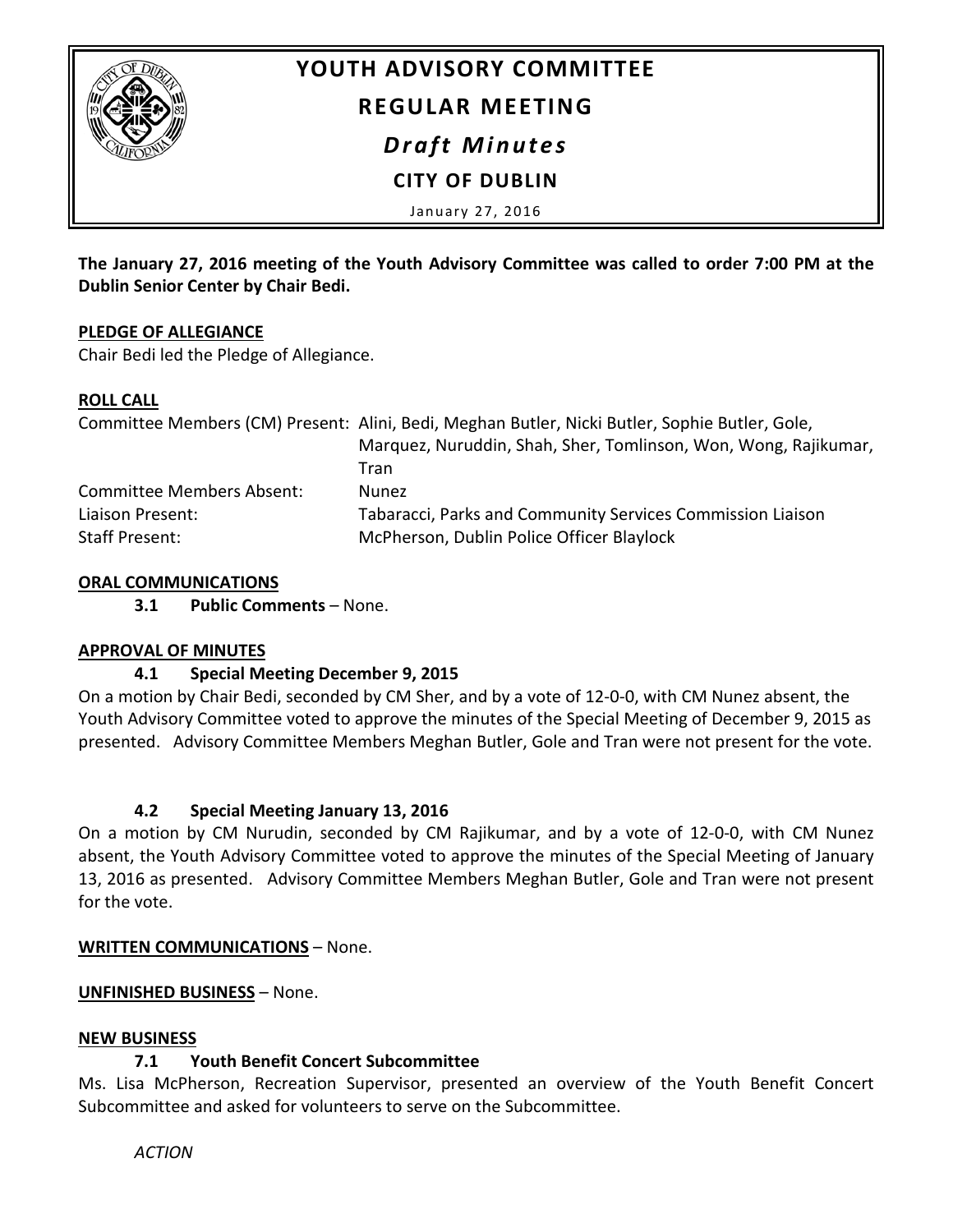The Advisory Committee appointed Vice Chair Nicki Butler, CM Wong, CM Nuruddin, and Alternates CM Shah and Tomlinson who volunteered to serve on the Youth Benefit Concert Subcommittee.

#### **7.2 Tri-Valley Teen Job and Career Fair**

Ms. Lisa McPherson, Recreation Supervisor, presented an overview of the Tri-Valley Teen Job and Career Fair and requested the Youth Advisory Committee assist in promoting the event.

*ACTION*

The Advisory Committee received the report.

#### **7.3 Youth Advisory Committee Booth at the City's St. Patrick's Day Festival**

Ms. Lisa McPherson, Recreation Supervisor, presented an overview of the Youth Advisory Committee Booth at the St. Patrick's Day Festival and requested each Advisory Committee Member volunteer at least once at the booth during the event.

*ACTION*

The Advisory Committee received the report.

#### **OTHER BUSINESS**

The Advisory Committee Members provided brief reports on meetings attended and upcoming events.

#### **ADJOURNMENT**

Being no further business the meeting adjourned at 7:34 PM.

Minutes prepared by Lisa McPherson, Recreation Supervisor.

 $ATTEST:$ 

Neil Bedi Chairperson

\_\_\_\_\_\_\_\_\_\_\_\_\_\_\_\_\_\_\_\_\_\_\_\_\_\_\_\_\_\_

Lisa McPherson Recreation Supervisor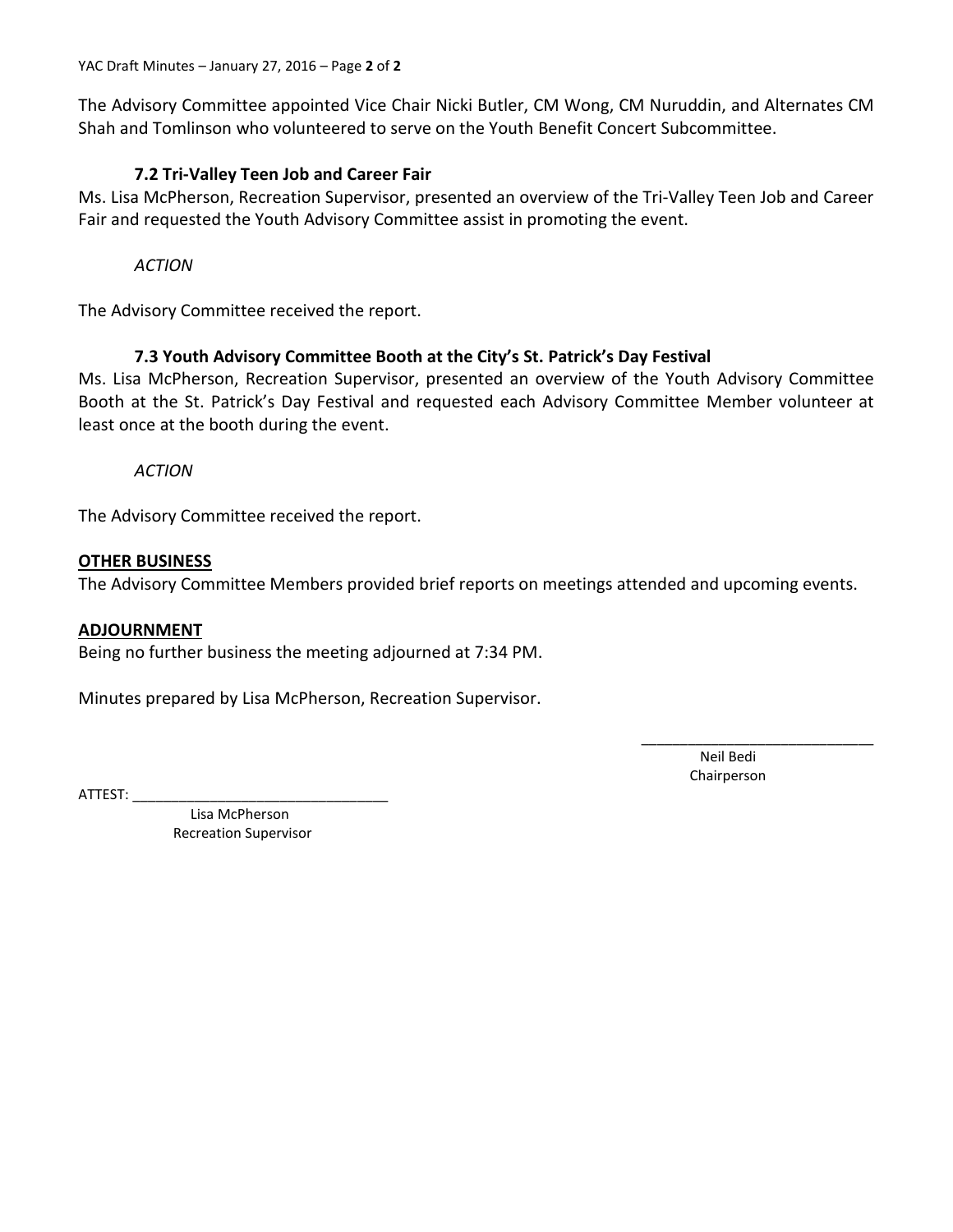<span id="page-8-0"></span>

| <b>DATE:</b>    | Wednesday, February 24, 2016                                                  |
|-----------------|-------------------------------------------------------------------------------|
| TO:             | Honorable Chair and Committee Members                                         |
| <b>FROM:</b>    | Micki Cronin, Assistant Director of Parks and Community Services Micki Cronin |
| <b>SUBJECT:</b> | <b>Dublin Pride Week</b><br>By: Lisa McPherson, Recreation Supervisor         |

# EXECUTIVE SUMMARY:

The Youth Advisory Committee Members will receive a report regarding Dublin Pride Week that is scheduled for the week of Saturday, April 30 through Saturday, May 7, 2016.

# FINANCIAL IMPACT:

None.

# RECOMMENDATION:

Staff recommends all Youth Advisory Committee Members assist in promoting Dublin Pride Week at their schools and if available, volunteer during the Volunteer Day event on Saturday, April 30, 2016 from 8:00 AM to 12:00 PM.

# DESCRIPTION:

Dublin Pride Week is an annual community event that seeks to promote a positive image for the City of Dublin. The primary objective for Dublin Pride Week is to seek ways to engage individuals and/or groups in action-based activities to help enhance the community, such as helping with senior citizen assistance, school and park beautifications, and creek cleanup projects.

Dublin Pride Week is scheduled for the week of Saturday, April 30 through Saturday, May 7, 2016. The main event, Volunteer Day, is schedule for Saturday, April 30, 2016 from 8:00 AM to 12:00 PM. Volunteers will assist with various projects around the community. Projects generally consist of the following:

- **Senior Assistance Projects** volunteers will help elderly citizens take care of home maintenance projects such as painting, cleaning, yard work and washing windows.
- **School Improvement Projects** volunteers will choose a designated school beautification project. Activities may include painting, repairs, cleaning and yardwork.
- **Non-Profit Assistance Projects**  volunteers will help non-profit organizations take care of maintenance projects such as painting, cleaning, and yardwork.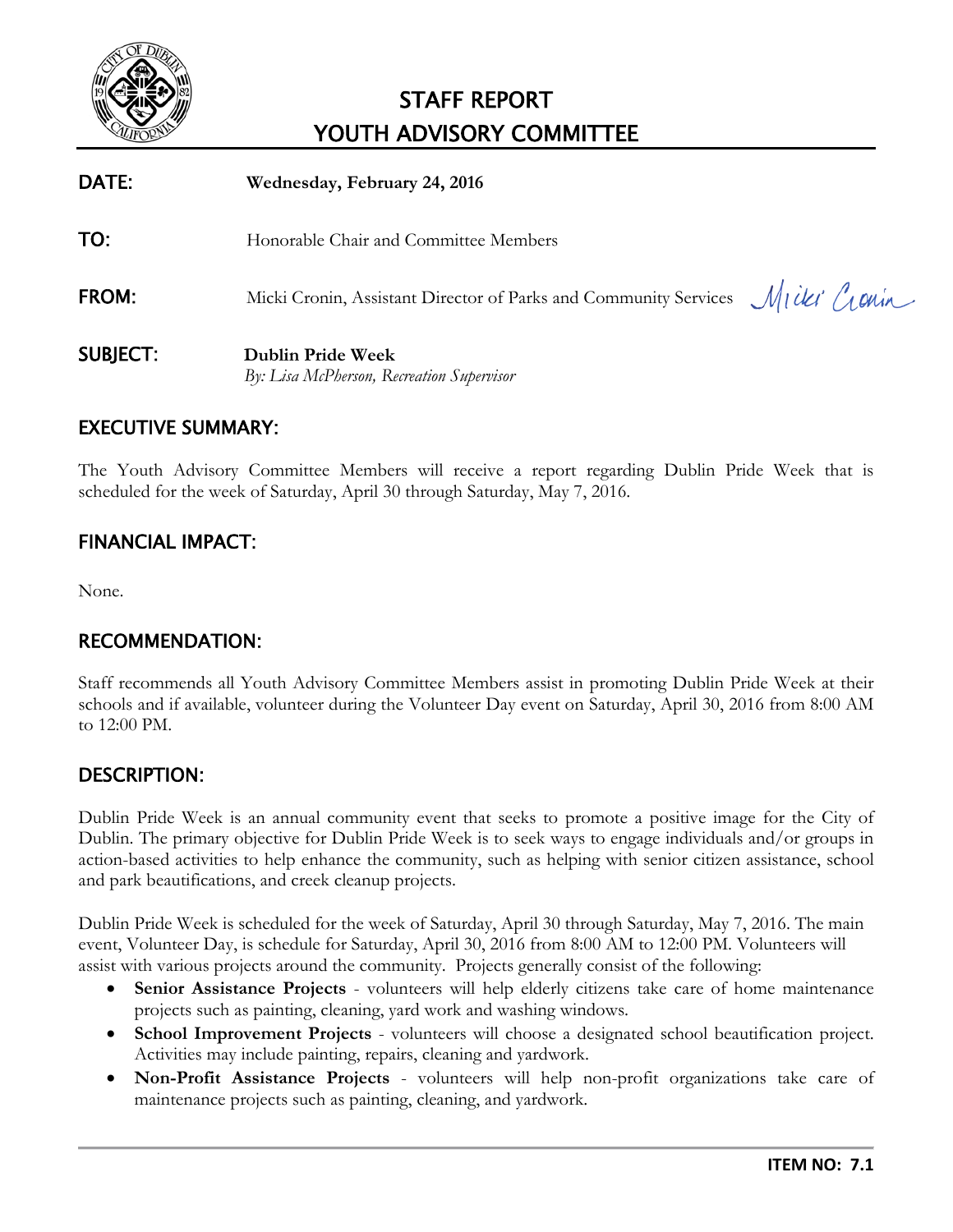- **City Parks and Facility Projects** volunteers will have the opportunity to help with various maintenance projects such as cleaning, yard work and spreading mulch at various parks.
- **City Creek Cleanup Projects** volunteers will have the opportunity to help clean up some of the City's creeks and waterways.

Additional information about the event can be found on our website at [www.dublin.ca.gov/210/Dublin-](http://dublin.ca.gov/210/Dublin-Pride-Week)[Pride-Week.](http://dublin.ca.gov/210/Dublin-Pride-Week)

# NOTICING REQUIREMENTS/PUBLIC OUTREACH:

None.

# ATTACHMENTS:

None.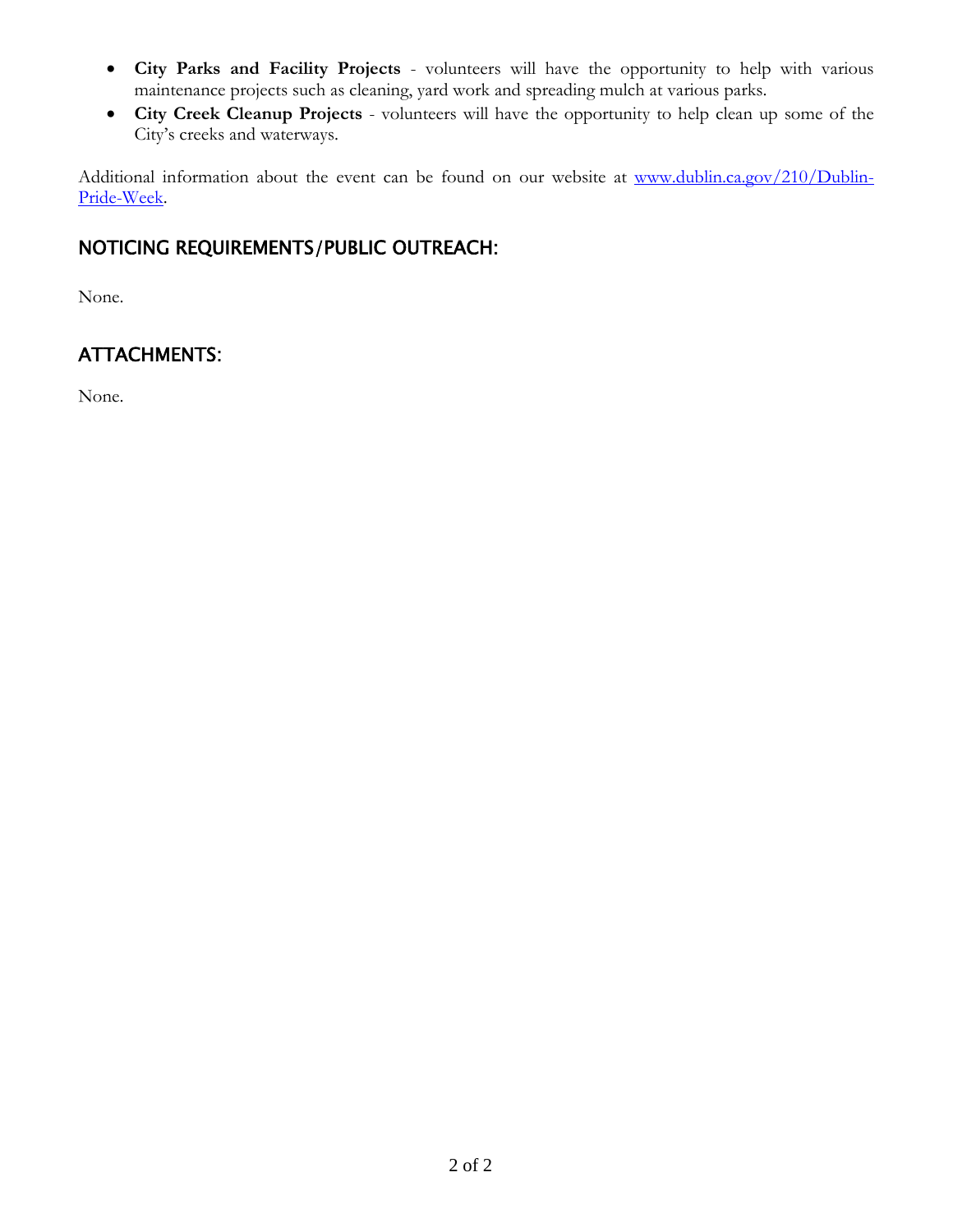<span id="page-10-0"></span>

| DATE:           | Wednesday, February 24, 2016                                                                                                                                                                       |
|-----------------|----------------------------------------------------------------------------------------------------------------------------------------------------------------------------------------------------|
| TO:             | Honorable Chair and Committee Members                                                                                                                                                              |
| FROM:           | Micki Cronin, Assistant Director of Parks and Community Services Micki Cronin                                                                                                                      |
| <b>SUBJECT:</b> | Recruitment Process for the 2016-2017 Terms for Youth Advisory Committee and<br>Student Representative to the Parks and Community Services Commission<br>By: Lisa McPherson, Recreation Supervisor |

# EXECUTIVE SUMMARY:

The Youth Advisory Committee Members will receive a report regarding the upcoming Youth Advisory Committee and Student Representative to the Parks and Community Services Commission recruitment process for the 2016-2017 terms.

# FINANCIAL IMPACT:

None.

# RECOMMENDATION:

Staff recommends current Advisory Committee Members consider applying and encourage other youth to apply.

# DESCRIPTION:

The Youth Advisory Committee (YAC) and Student Representative to the Parks and Community Services Commission (Student Representative) each have twelve-month terms that run from June through May for YAC and July through June for the Student Representative. The recruitment period typically takes place in the spring of each year and the positions are appointed by the City Council, typically in May. Applicants must be Dublin residents.

#### Youth Advisory Committee

The Youth Advisory Committee is comprised of sixteen middle and high school student members; thirteen regular members and three alternate members. The Advisory Committee generally meets the fourth Wednesday of every month at the Dublin Senior Center at 7:00 PM and has the following general responsibilities:

• Provide input on youth services and programming to the Parks and Community Services Commission, City Council and to City Staff.